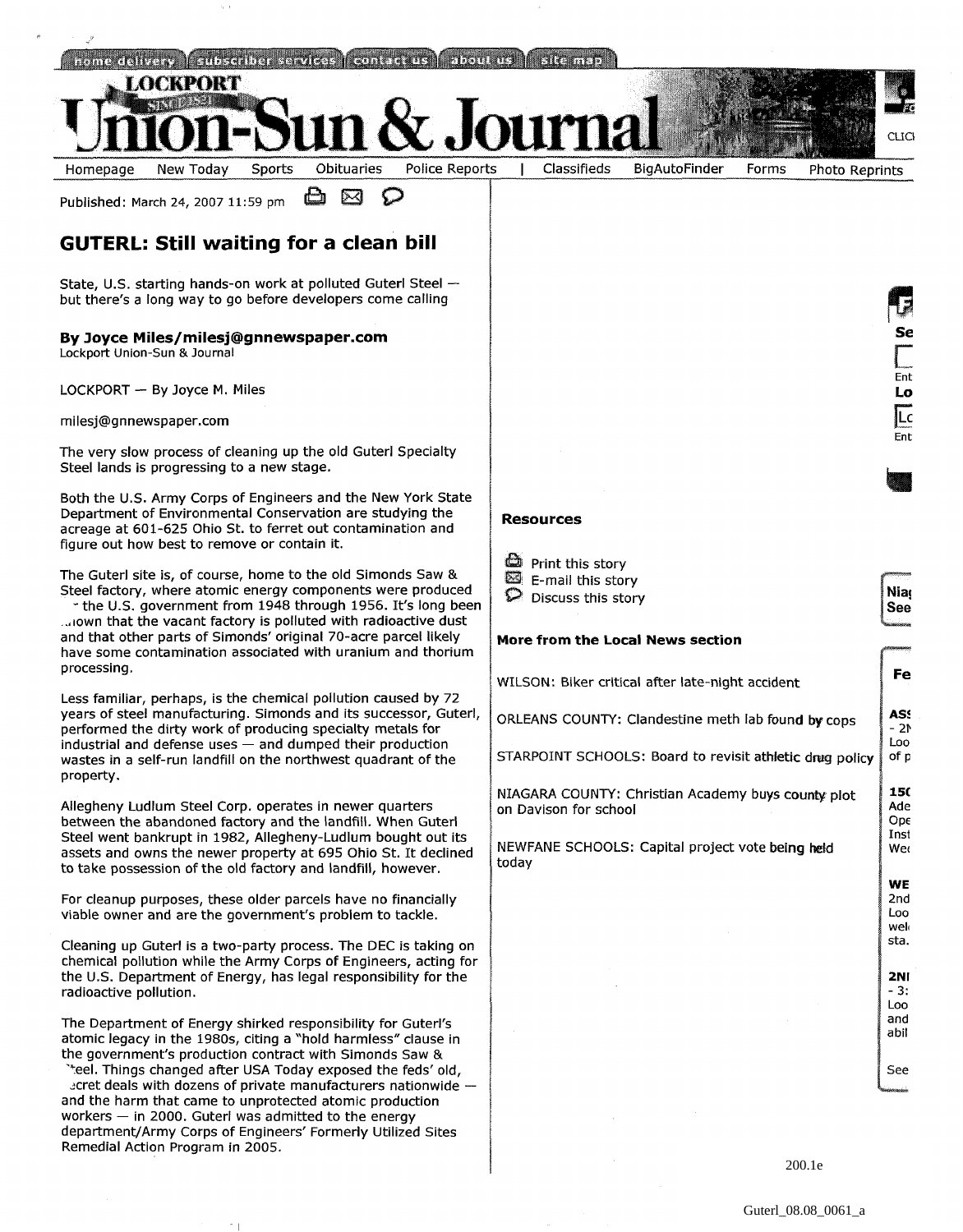As parallel study efforts are carried out, DEC and the Army Corps are sharing data but they're not planning a single, overarching cleanup effort, according to Joan Morrissey, community outreach coordinator for the Army Corps' Buffalo

'ice. The Corps can only investigate and clean up radioactive pollution as Congress frees up money for the project, and the same is true of the DEC's chemical correction work and the state.

Both agencies have to follow a process laid out in the 1980 federal Comprehensive Environmental Response, Compensation and Liability Act, which raised the money to start Superfund. Before any bulldozers dig into earth or abandoned buildings are dismantled, the agencies go through a rigorous series of presteps:

n Historical records review ("preliminary assessment").

n Field studies of earth, water and/or air to uncover the locations and extent of pollution ("remedial investigation").

n Proposal of clean-up alternatives based on the physical evidence ("feasibility studies").

n Public review of proposals.

n Final determination about the method.

n Then cleanup/containment.

The DEC is doing field studies to measure chemical pollution now, while the Army Corps of Engineers is still drafting its formal written plan to hunt down radioactive contamination.

ach step in the federal process can take months or vears, ,cording to spokesmen from each agency. That suggests actual physical cleanup of Guterl is still a long ways off.

It's already been a long wait for the City of Lockport, which surely would love to see a deal struck for a nice, big plot on the city's west edge, conveniently near Routes 93 and 31. Until it's certified contaminant-free, there's no point even imagining, according to William Evert, director of Community Development.

'Nobody's going to even look at it until it's cleaned up," he said.

## The nuclear issues

The Army Corps of Engineers plans to begin Guterl field studies this summer, project manager Ray Pilon said. The agency last week got permission from the City of Lockport to take soil samples from Outwater Park, so that it can compare "average" local soil to the contents dug from miscellaneous points around the Guterl site.

The comparison should provide "some idea of what needs to be cleaned up," he said.

Several studies have been done at Guterl over the years but they're of relatively little use to the Corps, according to Pilon. A 1976 survey by Oak Ridge National Laboratory identified radioactive contamination, primarily Uranium-238, inside and mediately outside the parts of the vacant factory where

.omic production was done. Another Oak Ridge study in 1999 suggested radiation levels were negligible, that is, the same as occur in untainted soil.

The 1999 study said the factory interior was covered in dust and debris; the majority of the equipment used to roll uranium and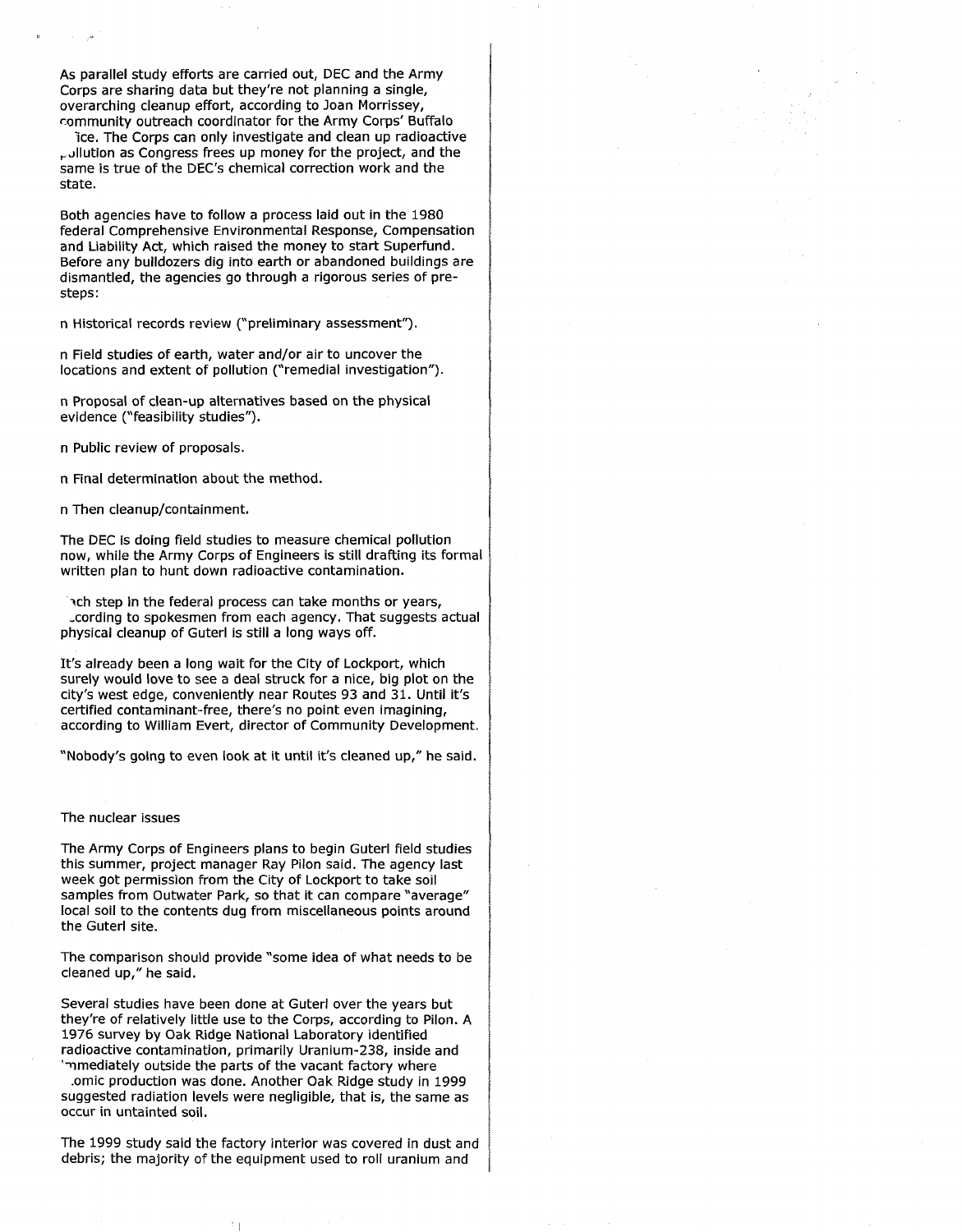thorium in the 1940s and 1950s was still present; and the factory's nine buildings were deteriorating but fenced and isolated.

No studies have ever pinpointed all the places on the original

nonds tract where radiation might be found, however, or to ... at extent. Pilon said the Corps' field study will include samples from the factory plus a variety of other places where uranium, thorium and their leftovers are thought to have been handled: the landfill, the rail corridor used to ship the elements in and steel products out; Allegheny Ludlum property (although the buildings were constructed after Simonds ceased atomic production); an Erie Canal pump house on Ohio Street; and adjacent land on Richfield Street where Lombardi Overhead Door does business. Part of the property used to house a Simonds castings plant, according to owner John Lombardi 111.

Once it begins, the field study will likely take about a year, Pilon said. Real estate agents are lining up the various property owners' consent to take samples now.

The health risks of radiation exposure are difficult to state, according to Paul Dickey, supervising public health engineer with the Niagara County Health Department. Humans are exposed to low levels from normal activities including flying and having Xrays, and so long as the exposures are brief they are not considered dangerous. Standard acceptable limits consider total exposure over a year's period.

The question at the Guterl site is whether there are areas where radioactive residue is sufficient to create unsafe levels of exposure over time.

"There could be elevated areas, and brief exposures wouldn't hurt you, but a person working 40 to 50 hours a week there uld accumulate an exposure level that's above the acceptable

.aximum dose," Dickey said. "The (value of remediating the site) is getting it cleaned up to avoid restrictions on the amount of time that can be spent there."

## The chemical issues

The DEC became involved with the Guterl site in 1988, after Guterl went out of business. A bankruptcy court found there were not enough private assets to cover the cost of cleanup and kicked the case over to the state Superfund.

In 1997, DEC took field samples around the Guterl property to get a preliminary idea about the types and locations of hazardous wastes throughout. Sample data showed soil and groundwater is contaminated with volatile organic (carbonbased) compounds, metals and phenols, 'all pretty typical contaminants at these kinds of (industrial) sites," Meghan Boice-Green, DEC spokesman, said.

More extensive sampling began in the fall of 2006. Results are in from those samples and another round has been ordered for this summer, Boice-Green said. The project manager was not available to discuss specific findings.

"A lot of times the initial samples will turn up the need to do more," Boice-Green said.

"'hatever chemical pollution exists at Guterl, it poses no mediate risk to people away from the factory and the landfill, said Matt Forcucci, a public health specialist with the New York State Department of Health.

Groundwater is known to be polluted to some extent and is drawn to one of two places: the stone quarry or the Erie Canal.